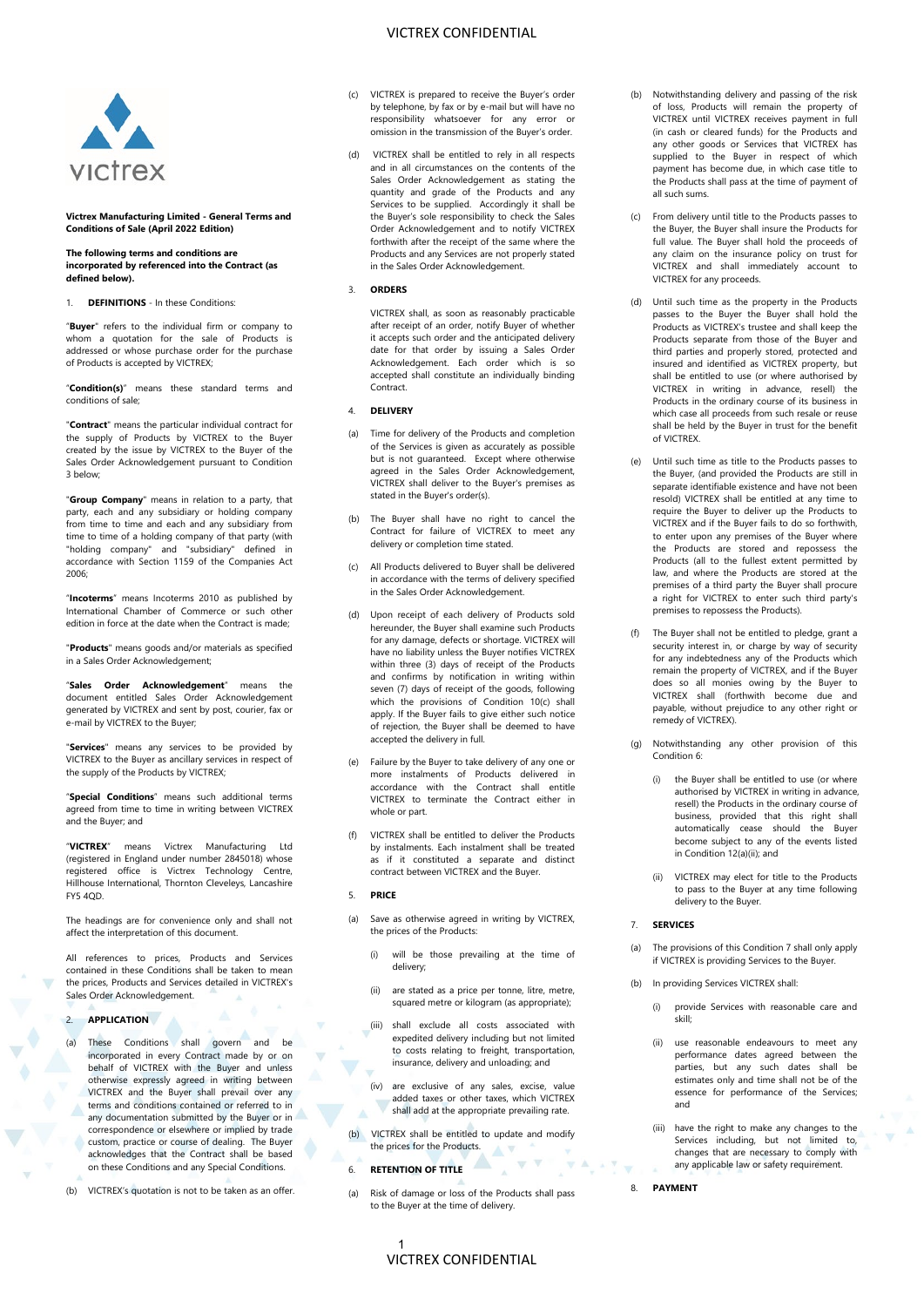- VICTREX CONFIDENTIAL
- <span id="page-1-1"></span>(a) VICTREX may, on or after the date it sends any instalment of the Products, invoice the Buyer for those Products
- <span id="page-1-2"></span>(b) Buyer shall pay each invoice in full in accordance with the payment terms as set out on the invoice. Time shall be of the essence for payment of invoices by the Buyer.
- (c) Notwithstanding the provisions of Condition[s 8\(a\)](#page-1-1) an[d 8\(b\),](#page-1-2) VICTREX reserves the right (in VICTREX's absolute discretion) to require payment in full for the Products on or before delivery or otherwise to change any credit terms given to the Buyer from time to time.
- (d) Interest is payable on overdue amounts of invoices at the rate of 3% over Barclays Bank plc base rate from time to time, to run from the due date for payment until receipt by VICTREX of the full amount (including any accrued interest) whether before or after judgment.
- (e) VICTREX may suspend the supply of Products to the Buyer where any payment is overdue from the Buyer to VICTREX under any Contract or any contract between VICTREX (or any Group Company of VICTREX) and a Group Company of the Buyer, until all such amounts have been paid.
- (f) All sums payable in respect of an order shall be payable in full by the Buyer without deduction of any kind, whether by way of set-off, counterclaim or otherwise howsoever. The Buyer shall not be entitled to set-off an amount owing or alleged to be owing to it by VICTREX against amounts owing by it to VICTREX.

# 9. **EXPORT SALES**

- (a) The Buyer acknowledges that the export of Products and any associated technology, including intellectual property as further described in Condition 13, may be subject to export control regulations in certain applicable jurisdictions (as such regulations may be amended from time to time).
- (b) Buyer agrees that as a condition of VICTREX's acceptance of any order and therefore any Contract made under these Conditions, that:
	- (i) the Products and any associated technology will not be used:
		- (1) for purposes associated with any chemical, biological, nuclear weapons or missiles capable of delivering such weapons, or in support of any terrorist activity; or
		- (2) in breach of any applicable laws, export restrictions, financial or trade sanctions or trade embargoes,<br>including without limitation, in without limitation, in violation of any applicable export licensing requirements under the United States Export Administration Regulations; and
	- (ii) the Products and any associated technology will not be resold if it is known or suspected that they are intended to be used for such purposes.
- (c) In the event that VICTREX is not able to obtain any requisite governmental licence, consent or permit or other authorisation in fulfilment of any order or Contract, VICTREX shall not be liable to the Buyer or any third party in respect of any bond or guarantee or for any loss, damage or other resultant financial penalty.
- (d) The sales of the Products are subject to the Incoterm (if any) stated in the Sales Order Acknowledgement. In the event of any conflict between the provisions of Incoterms and these Conditions, then the Sales Acknowledgement Order shall prevail.
- (e) It is hereby agreed between the parties that the United Nations Convention on Contracts for the

International Sales of Products shall not apply to any Contract pursuant to these Conditions.

(f) The Buyer shall be responsible for complying with any legislation or regulations governing the importation of Products into the country of destination and for the payment of any duties on them.

# 10. **WARRANTY AND LIABILITY**

- VICTREX warrants that the Products will, when delivered, comply with VICTREX's standard specification applicable at the time of manufacture.
- <span id="page-1-0"></span>(b) VICTREX reserves the right to amend the standard specification if required by any applicable statutory or regulatory requirement, and VICTREX shall notify the Buyer in any such event.
- (c) VICTREX is not liable for any defect in the Products unless the Buyer has given notice to VICTREX within the time periods provided in Condition [4\(d\).](#page-0-2) If the Buyer notifies VICTREX of a defect in the Products within the specified time periods, VICTREX's only obligation is, at its option, to either
	- (i) replace or repair any quantity of the Products that are damaged or defective; or
	- (ii) refund to the Buyer the amount paid by the Buyer for the quantity of the Products that are the subject of the claim, together with the applicable transportation costs.
- VICTREX makes no representations and gives no warranties or undertakings:
	- (i) as to the suitability or otherwise of the Products for use in the manufacture of products by the Buyer or any other application;
	- (ii) as to the ownership, validity or subsistence of any intellectual property that may subsist in the Products or in any application or use thereof; or
	- (iii) for the benefit of the Buyer or the Buyer's customers or agents.
- (e) It shall be the sole responsibility of the Buyer to determine the suitability of the Products for use in the manufacture of products by the Buyer or any other application and any use that the Buyer may make of the Products is at the Buyer's own risk.
- (f) If the Buyer intends to use the Products in a regulated area, it shall be the sole responsibility of the Buyer to determine the suitability of the Products in accordance with all applicable laws, regulations and standards (together "**Applicable Regulations**". The Buyer agrees that as a condition of VICTREX's acceptance of any order and therefore, any Contract made under these Conditions, that the Buyer shall not use the Products for any purpose or area that is not allowed under the provisions of Applicable Regulations. If the Buyer is in violation of any provisions of Applicable Regulations, it shall be deemed to be in breach of the Contract and VICTREX shall be entitled to terminate the Contract immediately without prejudice to any other of VICTREX's rights and remedies.
- (g) VICTREX has not and will not participate in the design, manufacture, sale or distribution of any of the Buyer's products.
- (h) VICTREX is not liable to the Buyer, whether in contract, tort (including negligence) or restitution, or for breach of statutory duty or misrepresentation, or otherwise, for:
	- (i) any defect in the Products or Services caused by fair wear and tear, abnormal or unsuitable conditions of storage, or working conditions, or use after delivery, or an act,

omission or default of the Buyer or a third party; or

- (ii) any defect that arises as a result of using the design, drawing or specification supplied by the Buyer; or
- (iii) the Products differ from the standard selling specification as a result of changes made to ensure they comply with applicable statutory or regulatory requirements; or
- (iv) loss of revenues, loss of contracts or loss of profits, whether direct, indirect or consequential loss, nor for any indirect or consequential loss and whether arising from negligence, breach of contract or otherwise.
- (i) The entire liability of VICTREX under or in connection with the Contract, whether in contract, tort (including negligence) or restitution, or for breach of statutory duty or misrepresentation, or otherwise, is limited to an amount equal to two times the total of the charges payable by the Buyer under the Contract.
- (j) Except as set out in these Conditions, all conditions, warranties and representations, express or implied by:
	- (i) statute;
	- (ii) common law; or
	- (iii) otherwise, in relation to:
		- (1) the Products; or
		- (2) any intellectual property that may subsist in the Products or in any use or application thereof,

are excluded to the fullest extent permitted by law.

- (k) Nothing in these Conditions shall exclude or limit a party's liability for fraud, for death or personal injury caused by its negligence, or for any other matter, if and to the extent that under English Law, liability for it cannot be excluded, restricted or limited in the context of these Conditions. The invalidity, illegality or unenforceability of any part of these Conditions does not affect or impair the continuation in force of the remainder of these **Conditions**
- (l) This Condition 10 shall survive termination of the **Contract**

#### 11. **INDEMNITY**

The Buyer agrees to indemnify, hold harmless, and defend VICTREX, any Group Company of VICTREX, and each of its or their respective<br>officers. directors. agents. employees. directors, agents, employees, representatives, successors, and assigns (collectively, "**Indemnified Parties**") from and against any and all claims, demands, damages, fines, penalties, losses, causes of action, liabilities, and judgments (collectively, "Claims") of every kind (including all expenses of litigation, court costs, and reasonable legal fees), for damage to any property or injury to or death of any person (including, but not limited to, employees of the Buyer) resulting from, arising out of, or in any way connected with the acts or omissions to act, of the Buyer, its officers, agents, employees, representatives, and contractors (collectively, the "**Buyer Parties**"), including to the extent any such Claims are based in part upon the joint or concurrent negligence or strict liability of Indemnified Parties, or whether any such Claims are by way of tort or contract or otherwise. The Buyer will not be required to indemnify Indemnified Parties for any Claims determined by final judgment of a court to have been caused by the wilful misconduct or gross negligence of Indemnified Parties. The Buyer shall also indemnify, hold harmless, and defend Indemnified Parties from and against any and all Claims resulting from, arising out of, or in any way connected with, any breach of these Conditions or any Contract made under them by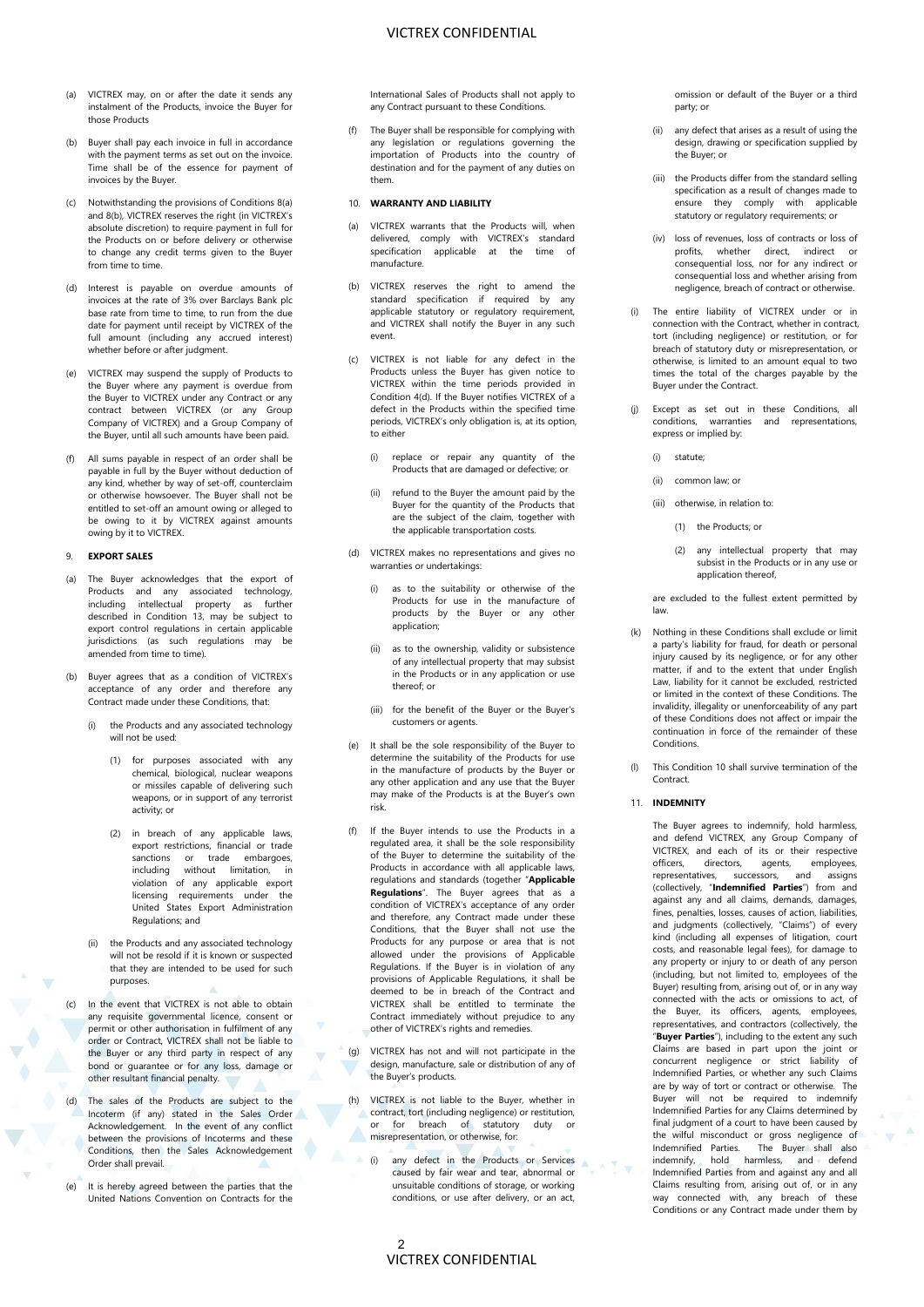any of the Buyer Parties, including breaches of any representation or warranty made hereunder, or the failure of any of the Buyer Parties to comply with any third party requirements or with any laws including, but not limited to, fines, penalties, and monetary sanctions imposed by any governmental entity, or political subdivision or agency thereof, associated with any such failure.

# 12. **TERMINATION**

- (a) Either party shall be entitled to terminate the Contract by giving written notice to the other if:
	- (i) the other party commits a material breach of any of these Conditions or any Contract made under them and in the case of a material breach capable of remedy, fails to do so within thirty (30) days of written notice being received specifying the material breach and requiring its remedy; and/or
	- (ii) if any encumbrancer takes possession of or a receiver, administrative receiver or similar officer is appointed over any of the property or assets of the other party or if the other party makes any voluntary arrangement with its creditors or becomes subject to an administration order or has an administrator appointed or goes into liquidation or has a resolution for its winding-up passed (except for the purpose of amalgamation or reconstruction not involving insolvency where the resulting entity agrees to be bound by or assumes the obligations imposed on the other party) or becomes insolvent or bankrupt or anything analogous to any of these events under the law of any jurisdiction occurs in relation to the other party or if the other party ceases or threatens to cease to carry on business or if the financial position of the other party deteriorates to such an extent that in the reasonable opinion of the performing party the capability of the other party adequately to fulfil its obligations under the Contract has been placed in jeopardy.
- (b) On termination or expiry of the Contract, however arising, the Buyer shall immediately pay to VICTREX all of VICTREX's outstanding unpaid invoices and interest and, in respect of Products supplied but for which no invoice has been submitted, VICTREX shall submit an invoice, which shall be payable by the Buyer immediately on receipt.
- (c) The termination or expiry of the Contract, however arising, will be without prejudice to the rights and remedies of VICTREX accrued prior to termination. The Conditions that expressly or impliedly have effect after termination will continue to be enforceable notwithstanding termination or expiry of the Contract.

#### 13. **INTELLECTUAL PROPERTY**

(a) All intellectual property rights (including but not limited to patents, trade marks, service marks, rights in designs, copyrights, database rights (whether or not any of these is registered and including applications for registration of the foregoing) and all rights and forms of protection of a similar nature or which have equivalent or similar effect to any of the foregoing which may subsist anywhere in the world) in or to the Products or which are used or created in connection with performing the Services shall vest in and shall remain vested in VICTREX. The Buyer acknowledges that these Conditions or any Contract do not operate to vest in the Buyer any right, title or interest in or to any such rights. The Buyer shall not at any time assert any rights in the goodwill attaching to any of VICTREX's trademarks or other intellectual property, and all such rights shall vest in and ensure exclusively for the benefit of VICTREX. If the Buyer challenges the validity of VICTREX's rights in or to, or the validity of any of VICTREX's trademarks (or any applications or registrations thereof) or any other

intellectual property of VICTREX, then VICTREX shall be entitled to terminate the Contract immediately.

(b) The Buyer shall not cause or allow to be analysed and/or reverse engineered any Products, or any samples provided by VICTREX, to determine the chemical composition, formulation or measure the properties of such Products or samples, unless with the prior written consent of VICTREX, which may be given or withheld in the sole and absolute discretion of VICTREX.

# 14. **CONFIDENTIALITY**

- (a) Each party agrees that all information received from the other party under the Contract, including the nature of the Products and/or Services to be provided by VICTREX and the existence of any Contract shall be maintained in confidence and not disclosed to others, except as such disclosure may be required by applicable law or court order and the receiving party agrees not to use such information for any purpose other than the fulfilment of a Contract without the prior written consent of the other party. The obligations of confidentiality shall survive termination or expiry of the Contract.
- Each party shall use reasonable care to protect the confidentiality of information received from the other party but in all events no lesser standard of care to protect the confidentiality of information received from the other party than it uses to protect its own confidential information, and shall limit disclosure of such information to those of its personnel and consultants and those of VICTREX's Group Companies who have an actual need to know and have a written obligation to protect the confidentiality of such information.

# 15. **ANTI-BRIBERY**

- (a) Each party shall comply with all applicable laws, statutes, regulations and codes relating to antibribery and anti-corruption in any jurisdiction applicable to the parties and the supply of the Products and/or Services ("**Applicable Bribery Law**"). No party shall place the other in breach of any Applicable Bribery Law.
- (b) Each party shall maintain in place throughout the term of this Contract its own adequate policies and procedures to ensure compliance by it and its personnel with the Applicable Bribery Law, and will enforce those policies and procedures as necessary to avoid any breach by it or its personnel of Applicable Bribery Law. Each party shall promptly answer reasonable enquiries from the other party relating to those policies and procedures.
- (c) The Buyer shall promptly report to VICTREX any request or demand for any undue financial or other advantage of any kind received by the Buyer in connection with the performance of this Contract.
- Breach of this Condition 15 shall be deemed a material breach and not capable of remedy.

#### 16. **DATA PROTECTION**

Both parties shall comply with the requirements of all applicable data protection legislation ("**Data Protection Legislation**"). The parties acknowledge that in the event personal data is disclosed in relation to the Contract, they shall in good faith agree the appropriate data protection obligations to enable compliance with applicable Data Protection Legislation.

# 17. **FORCE MAJEURE**

If VICTREX is prevented, hindered or delayed from or in supplying Products by an event or circumstance beyond its control (including, without limitation, strikes, lockouts and other industrial disputes, accidents, act of God, war, riot, civil commotion, malicious damage, pandemic or epidemic, compliance with a law or governmental order, rule, regulation or direction, reductions in or unavailability of power at

manufacturing plant, breakdown of plant or machinery, or shortage or unavailability of raw materials from normal sources or routes of supply or delay by the Buyer in the performance of any of its obligations under the Contract (each of the foregoing being a "Force Majeure Event")) VICTREX may, at its option and without any liability for any loss or damage suffered by Buyer:

- (a) suspend deliveries while the Force Majeure Event (or its effects) continues (or continue); or
- (b) terminate any Contract so affected with immediate effect by written notice to the Buyer.

## 18. **REMEDIES AND WAIVERS**

No delay or omission by either party in exercising any right, power or remedy provided by law or under these Conditions shall:

- affect that right, power or remedy; or
- (b) operate as a waiver of it.

The single or partial exercise of any right, power or remedy provided by law or under these Conditions shall not preclude any other or further exercise of it or the exercise of any other right, power or remedy. The rights, powers and remedies provided in these Conditions are cumulative and not exclusive of any rights, powers and remedies provided by law.

#### 19. **CONTRACTS (RIGHTS OF THIRD PARTIES) ACT 1999**

- <span id="page-2-0"></span>(a) The Buyer agrees that the controls, benefits, rights and licences granted to VICTREX under the Contract are also granted to each member of VICTREX's Group and that any loss suffered by VICTREX or a member of VICTREX's Group as a result of any action or omission under the Contract shall be deemed to be a loss of VICTREX and recoverable from the Buyer under the Contract (subject to the agreed exclusions and limits on liability).
- (b) Other than as set out in Conditio[n 19\(a\)](#page-2-0) above, a person who is not a party to the Contract will .<br>have no right under the Contract (Rights of Third Parties) Act 1999 to enforce any of its terms

# 20. **NO PARTNERSHIP**

Nothing in these Conditions and no action taken by the parties pursuant to these Conditions and any Contract made under them shall constitute a partnership, association, joint venture or other cooperative entity between the parties.

#### 21. **GOVERNING LAW**

These Conditions and any Contract made under them are governed by, and shall be construed in accordance with, English law. All disputes are to be settled by arbitration in London (in English) under the Rules of Arbitration of the International Chamber of Commerce by one or more arbitrators appointed in accordance with such rules.

#### 22. **NO HUMAN IMPLANTATION**.

The Buyer will not use, or cause to be used, any Products for any application intended for (i) human implantation, (ii) permanent oral and/or dental contact or (iii) blood or tissue contact for 24 hours or more. VICTREX may immediately terminate the Contract or suspend further shipments of Products to the Buyer, in the event that the Buyer has breached this Condition or if VICTREX reasonably believes that the Buyer intends to or has breached this Condition

# 23. **SEVERANCE**

If any provision or part-provision of the Contract is or becomes invalid, illegal or unenforceable, it shall be deemed deleted, but that shall not affect the validity and enforceability of the rest of the Contract. If any provision of the Contract is deemed deleted under this clause 11.6 the parties shall negotiate in good faith to agree a replacement provision that, to the greatest